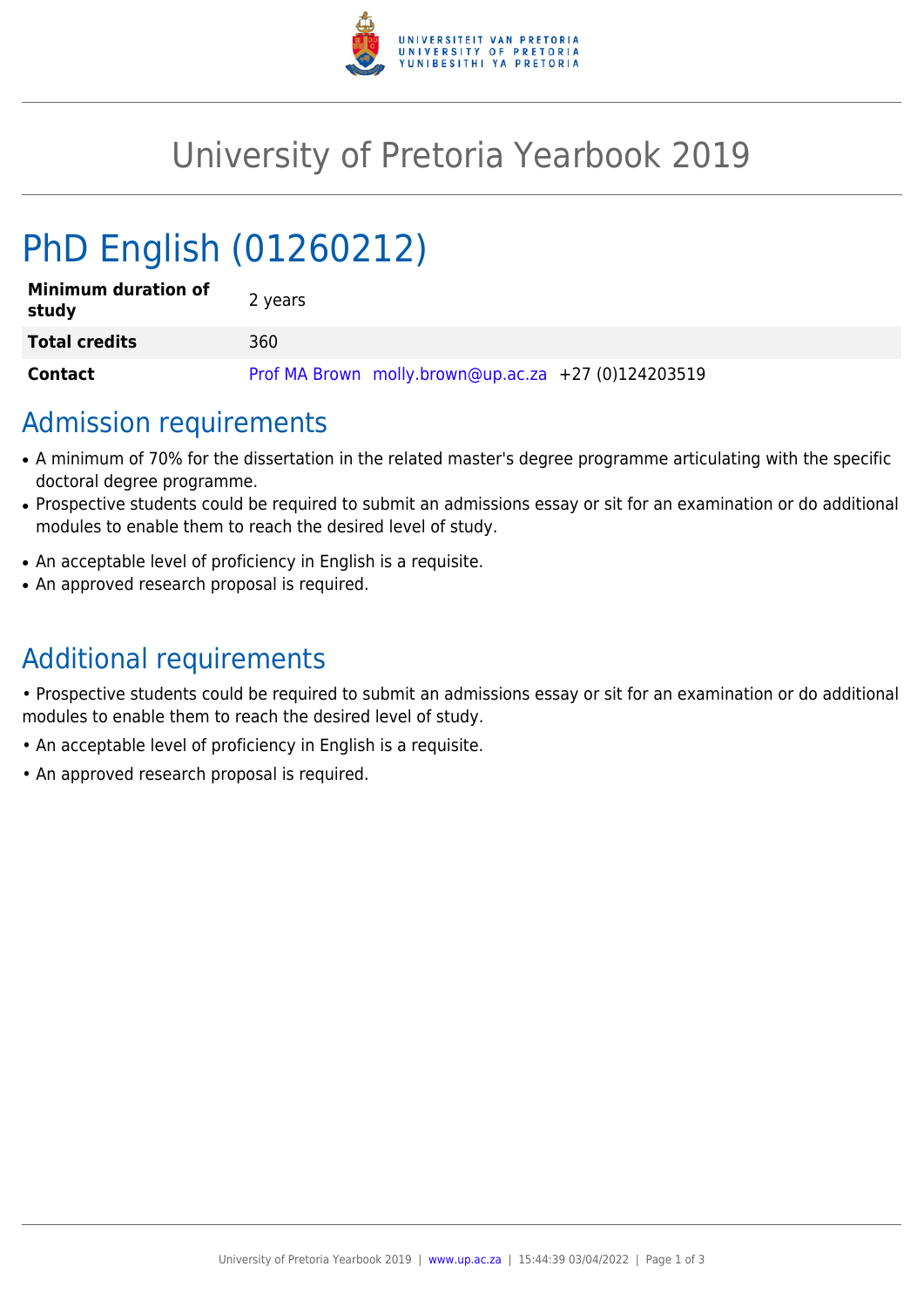

## Curriculum: Year 1

**Minimum credits: 360**

#### **Core modules**

#### **Thesis: English 990 (ENG 990)**

| <b>Module credits</b>         | 360.00                         |
|-------------------------------|--------------------------------|
| <b>Prerequisites</b>          | No prerequisites.              |
| Language of tuition           | Module is presented in English |
| <b>Department</b>             | English                        |
| <b>Period of presentation</b> | Year                           |

#### **Module content**

A doctoral thesis consists of an extended, original research report that adds something to the academic debate in English language or literature. A supervisor is allocated and will assist the student in the choice of topic and in the presentation of the research proposal prior to registration.